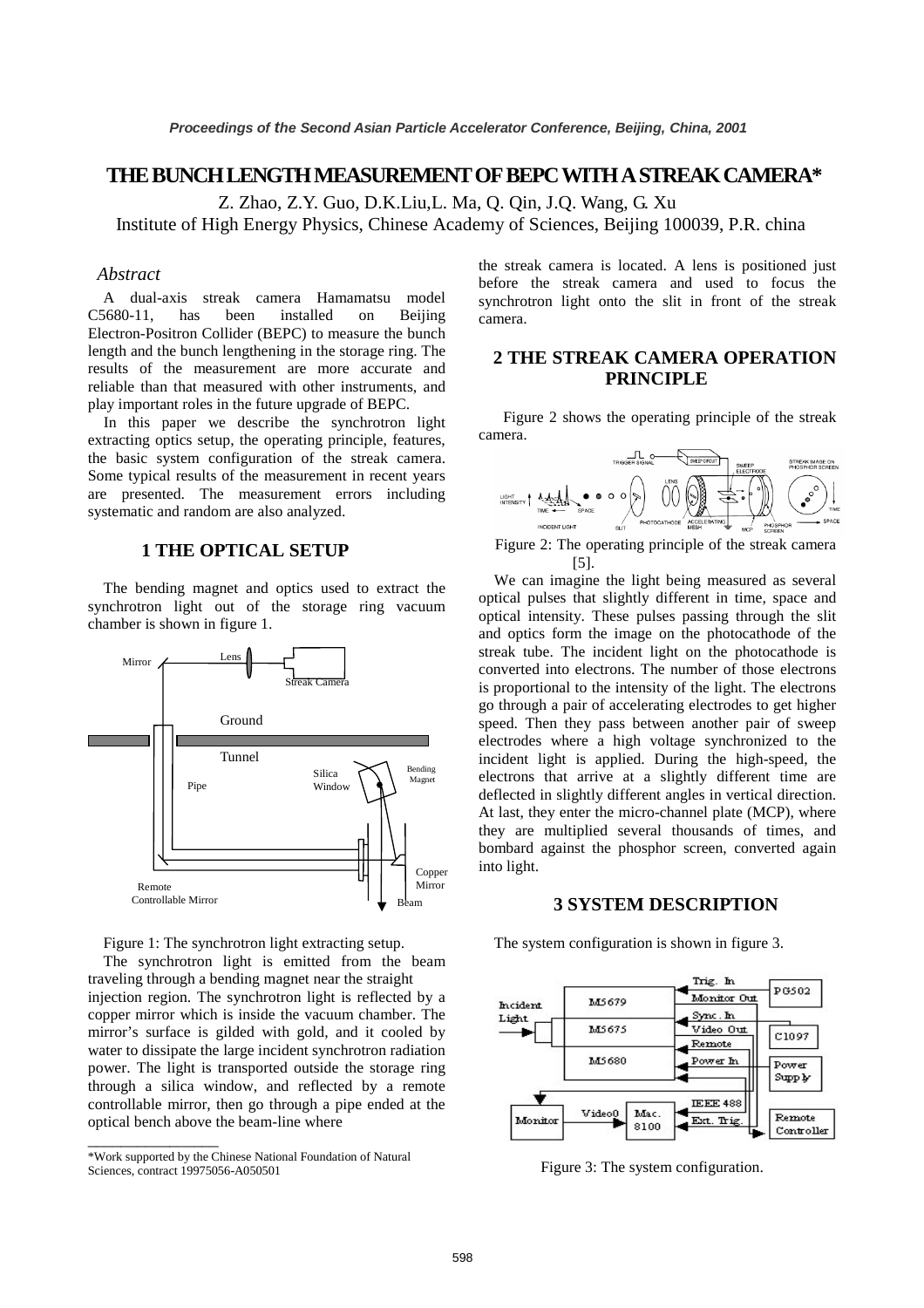The whole system consists of a Hamamatau C5680-11 streak camera fitted with an M5679 dual time extender and an M5675 synchroscan unit, and some other auxiliary parts such as the delay unit C1097, the manual controller, the control computer, and the monitor. The synchrotron light pulses pass through the optics and enter the streak camera. The RF signal (99.765MHz) goes into the synchroscan unit M5675 after the delay unit C1097. At the same time the 10Hz signal from the pulse generator (PG 512) acting as the horizontal sweep repetition frequency is sent into the dual time axis expansion unit M5679. The control computer of the streak camera is the Macintosh computer 8100, with an image processing board, a GP-IB board and the streak camera control software U5565.

# **4 THE RESUTS OF MEASUREMENT**

Some graphical results of measurement are shown in figure 4.



Figure 4(a): The Bunch Image of BEPC.



Figure 4(b): Bunch lengthening in different  $\alpha_p[1]$ .



Figure 4(c): Scaling law for the bunch lengthening [1].

Figure 4(a) shows the bunch image of BEPC. The revolution period of the bunch in the storage ring in single bunch operation mode is 800ns. The horizontal sweep time of the streak camera is 5µs, so 6 consecutive turns of the same bunch can be seen on the screen at a time. Figure 4(b) shows the bunch length variation with bunch current at different momentum compaction factors when the RF voltage is kept unchanged. It shows that at

very low current, the natural bunch particle population increases, the bunch lengths with different  $\alpha_p$  merge gradually. So, above a certain current, when the RF voltage and beam energy are fixed, the bunch length is independent on  $\alpha_p$ . Figure 4(c) shows the scaling law for the bunch lengthening of BEPC. The dashed line gives the 1/3 power law for the scale parameter  $\xi = I_b \alpha_p / E_s^2$ . From Figure 4(c), we can see that the BEPC bunch length scaling low dose not deviate very much from the Boussard's formula [4].

 With the scaling low, we can get an empirical expression for the threshold current of the microwave instability:

$$
I_{th}(mA)=4.71\times\alpha_p^{2.49}E(GeV)^{4.49}/V_s^{1.49}
$$

### **5 ERROR ANALYSIS**

Since the streak camera provides an absolute measurement of the bunch length, we use this method as the primary measurement of the bunch length in the BEPC, therefore the error of this measurement becomes very important.

#### *5.1 Systematic error of the streak camera*

The systematic error involves the static image, non-linearity in each different scale, differences among scales, and error caused by different attenuations [3].

 The static image error is that induced by the light in its scanning direction when the vertical scan voltage is zero. Switching off the vertical and horizontal scan of the camera, we can measure the static image passing through different slits under the condition of natural light. Table 1 gives the measured values for static image size (rms length in Gaussian) for different slots.

Table 1: Measured rms length of the static image

Modified by the static image, the bunch length can be found from the formula:

$$
\sigma_{\scriptscriptstyle l} = \sqrt{\sigma_{\scriptscriptstyle means}^2 - \sigma_{\scriptscriptstyle static}^2}
$$

For short bunches, we can find that the modifications

| Diameter  | Channel<br>(ch) | Vertical scan scale |       |       |       |
|-----------|-----------------|---------------------|-------|-------|-------|
| $(\mu m)$ |                 |                     | Н     | Ш     | IV    |
|           |                 | (ps)                | (ps)  | (ps)  | (ps)  |
|           |                 |                     |       |       |       |
|           |                 |                     |       |       |       |
| 10        | 1.821           | 0.46                | 2.46  | 4.50  | 6.23  |
| 30        | 2.342           | 0.58                | 3.37  | 5.74  | 7.95  |
| 100       | 5.487           | 1.37                | 7.56  | 13.55 | 18.77 |
| 150       | 10.370          | 2.59                | 15.04 | 25.60 | 35.47 |